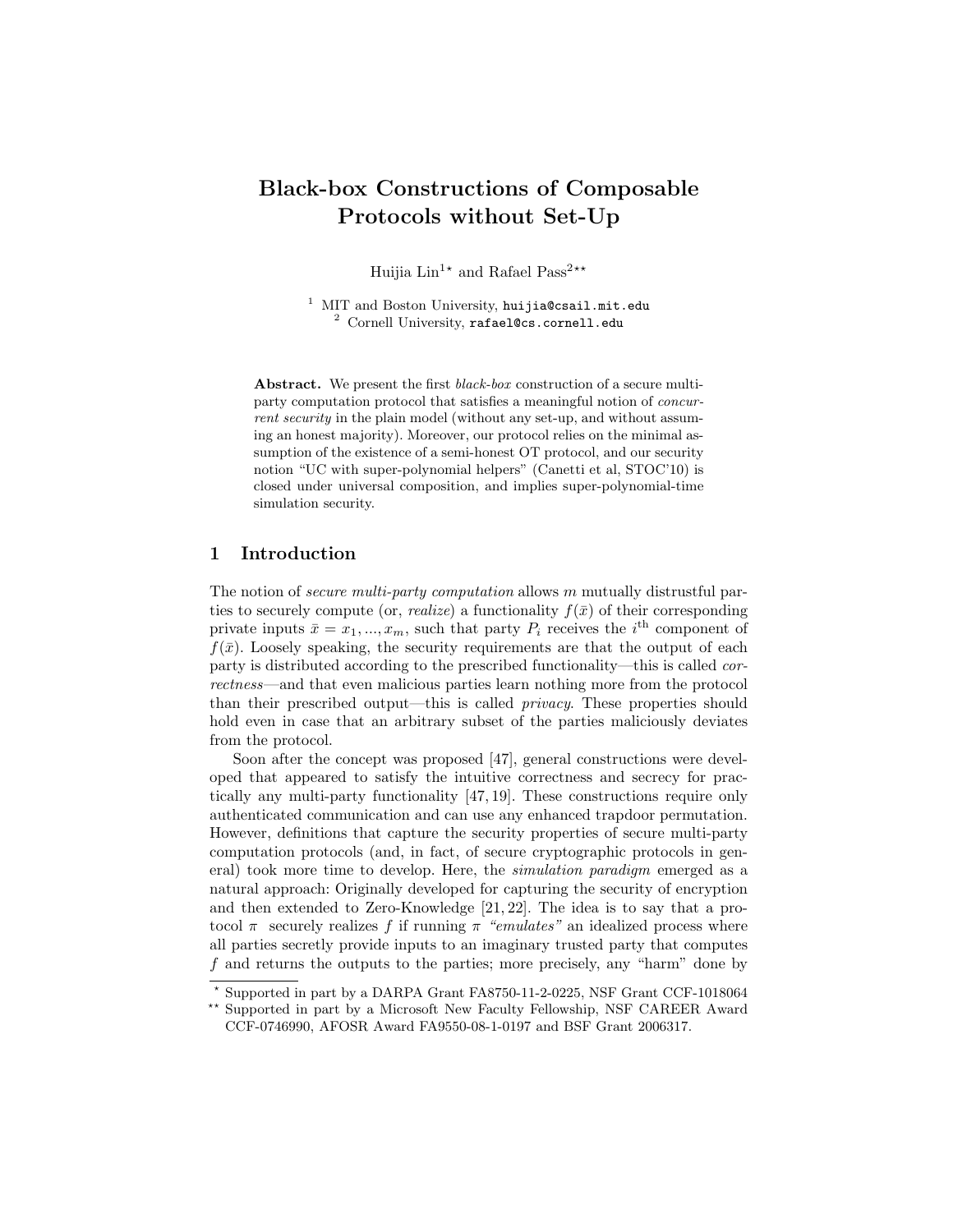a polynomial-time adversary in the real execution of  $\pi$ , could have been done even by a polynomial-time adversary (called a simulator) in the ideal process. The simulation paradigm provides strong security guarantees: It ensures that running the protocols is "as good as" having a trusted third party computing the functionality for the players, and an adversary participating in the real execution of the protocols does not gain any "computational advantage" over the simulator in the ideal process (except from polynomial time advantage). We call this definition basic security.

The original setting in which secure multi-party protocols were investigated, however, only allowed the execution of a single instance of the protocol at a time; this is the so called stand-alone setting. A more realistic setting, is one which allows the concurrent execution of protocols. In the concurrent setting, many protocols are executed at the same time. This setting presents a new risk of a "coordinated attack" in which an adversary interleaves many different executions of a protocol and chooses its messages in each instance based on other partial executions of the protocol. To prevent coordinated attacks, we require the following basic security guarantee:

Concurrent Security: The security properties, correctness and privacy, of the analyzed protocol should remain valid even when multiple instance of the protocol are concurrently executed in a potentially unknown environment.

Another natural desideratum is the capability of supporting modular design of secure protocols.

Modular analysis: The notion of security should support designing composite protocols in a modular way, while preserving security. That is, there should be a way to deduce security properties of the overall protocol from security properties of its components. This is essential for asserting security of complex protocols.

Unfortunately, these properties are not implied by the basic security. In the literature, the strongest and also the most realistic formalization of concurrent security is the notion of Universal Composability (UC) [5]: It considers the concurrent execution of an unbounded number of instances of the analyzed protocol, in an arbitrary, and adversarially controlled, network environment. It also supports modular analysis of protocols. But, these strong properties come at a price: Many natural functionalities cannot be realized with UC security in the plain model, where players only have access to authenticated communication channels; some additional trusted set-up is necessary [7, 8]; furthermore, the need for additional trusted set up extends to any protocol that only guarantees a concurrent extension of basic security [35]. A large body of works (e.g. [10, 1, 28, 11, 24, 29, 6]) have shown that indeed, with the appropriate trusted set-ups, UC-security becomes feasible. However, in many situations, trusted set-up is hard to come by (or at least expensive). It is thus important to have a notion of concurrent security that can be achieved in the plain model. Several notions of concurrent security have since been proposed.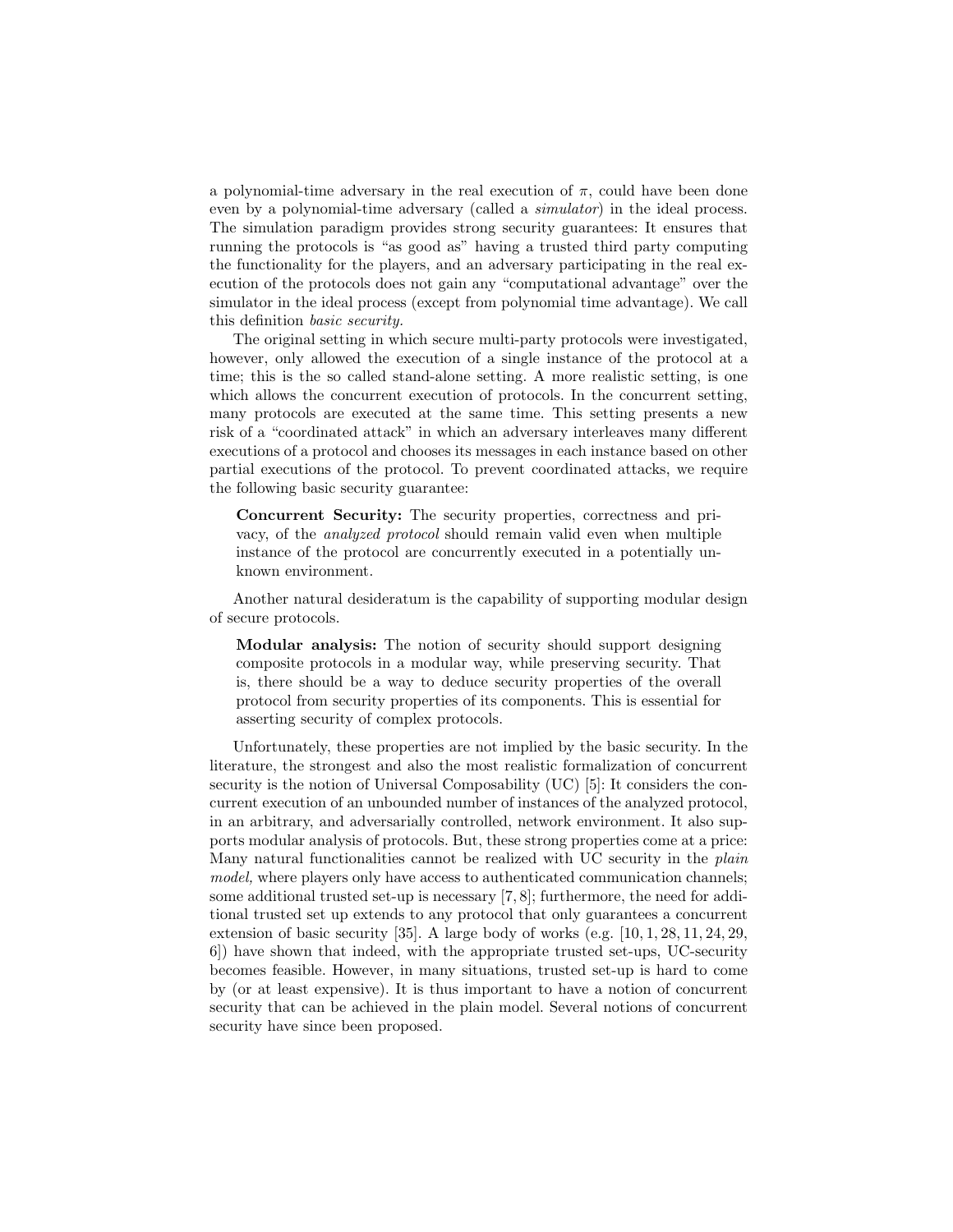Concurrent Security in the Plain model. Security with super-polynomial simulators (SPS) [39] is a relaxation of UC security that allows the adversary in the ideal execution to run in super-polynomial time. Informally, this corresponds to guaranteeing that "any polytime attack that can be mounted against the protocol can also be mounted in the ideal execution—albeit with super-polynomial resources." Although SPS security is sometimes weaker than basic security, it often provides an adequate level of security. In constrast to basic security, however, SPS directly considers security in the concurrent setting. Protocols that realize practically any functionality with SPS security in the plain model were shown based on sub-exponential hardness assumptions [39, 2, 33]. Very recently, improved constructions are presented [9, 17, 34] that are based on only standard polynomial-time hardness assumptions. Another notion of security that is closely related to SPS security is input indistinguishability. It is shown in [38] that input indistinguishable protocols for general functionalities can be constructed from standard polynomial time hardness assumptions.

One drawback of SPS security that it is not closed under composition; thus it is not a convenient basis for modular analysis of protocols. Angel-based UC security [43] is a framework for notions of security that provides similar security guarantees as SPS and at the same time supports modular analysis. Specifically, angel-based security considers a model where both the adversary and the simulator have access to an oracle (an "angel") that allows some judicious use of super-polynomial resources. Since the angels can be implemented in superpolynomial time, for any angel, angel-based security implies SPS security. Furthermore, akin to UC security, angel-based UC security, with any angel, can be used as a basis for modular analysis. Prabhakaran and Sahai [43] exhibited an angle with respect to which practically all functionalities can be securely realized; later another angle is given by [37]; both constructions, however, rely on some non-standard hardness assumptions.

Recently, Canetti, Lin and Pass [9] proposed a new notion of security, called  $UC$  with super-polynomial time helpers. This notion is very similar to the angelbased security where both the adversary and the simulator have access to a helper that provides some super-polynomial time help through a limited interface. Like angel-based security, UC security with super-polynomial time helpers implies SPS security. But, unlike angel-based security where angels are non-interactive and stateless, the helpers are highly interactive and stateful. Canetti, Lin and Pass [9] then constructed protocols that realize practically all functionalities with respect to a particular super-polynomial-time interactive helper, based on the existence of enhanced trapdoor permutations.

Summarizing the state-of-the-art, there are constructions [9, 17, 34] of protocols satisfying a meaningful notion of concurrent security—SPS security—in the plain model based on standard polynomial time hardness assumptions. Furthermore, the construction of [9] also supports modular analysis. (The constructions of [17, 34] are better in terms of round-complexity—they only require a constant number of communication rounds—but they only acheive "non-composable" SPS security).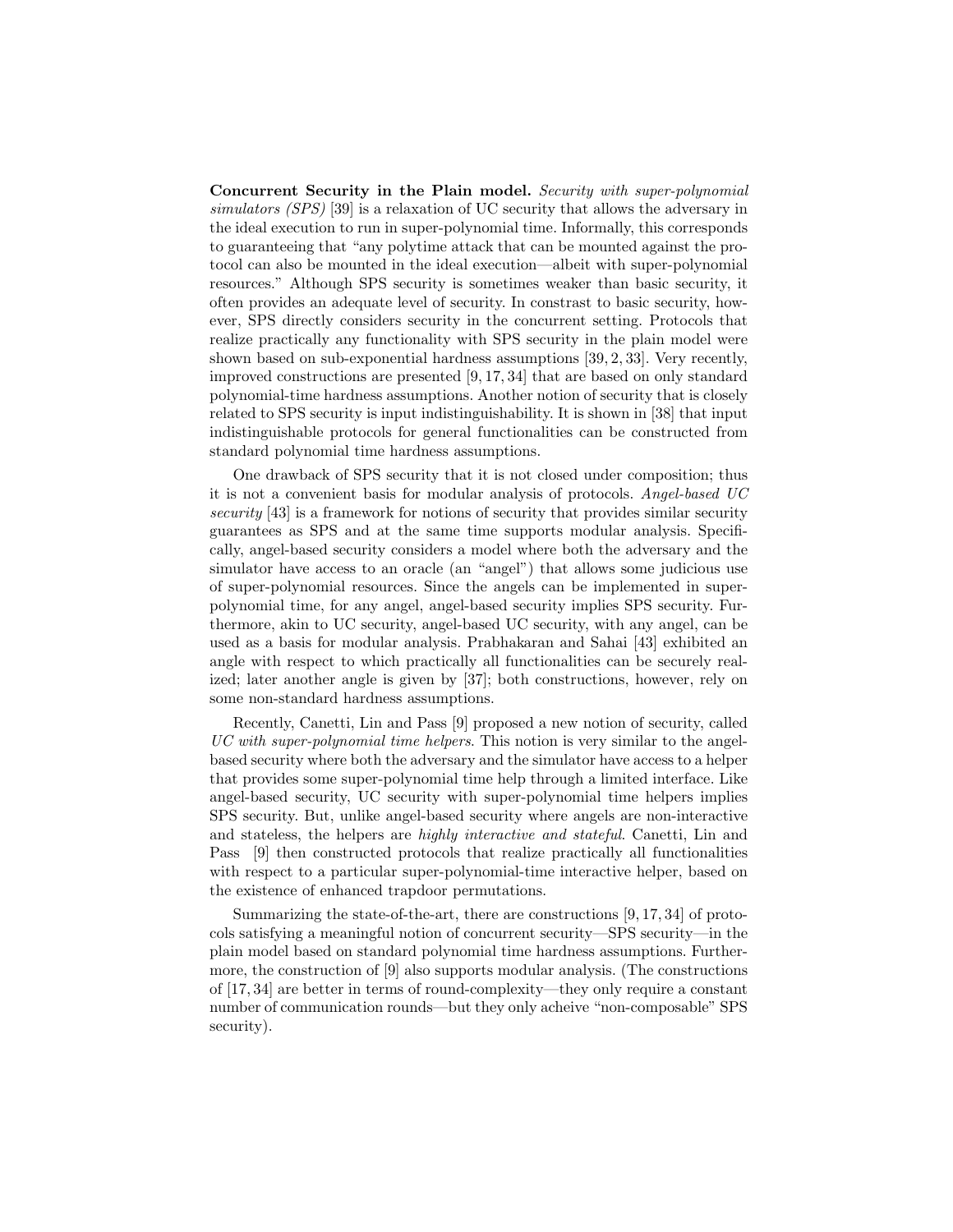However, all these constructions are non-black-box, that is, the constructed protocols make non-black-box use of the underlying primitives. In fact, these constructions all follow the "Feige-Shamir" paradigm [16]: The protocols contain "trapdoors" embedded into the messages of the protocol, allowing a superpolynomial time simulator to extract the trapdoor and simulate messages in the protocol by proving that "it knows the trapdoor". In general, protocols following this approach seem hard to turn into a "practical" protocol for secure computations; as such, there results should only be viewed as "feasibility results" regarding concurrent secure computation without set-ups, but not candidates for practical purposes.

In contrast, black-box constructions that only use the underlying primitives through their input/output interfaces, are often much more efficient and are more suitable for implementation. Therefore, a series of recent works [14, 26, 27, 36, 46, 23] have focused on constructing black-box construction of secure computation protocols, as an important step towards bringing secure multi-party computation closer to the practice. However, their constructions are all in either the standalone setting or rely on strong trusted set-ups (e.g., trusted hardware). This leaves open the following basic questions:

Can we obtain a black-box construction of concurrently secure protocols in the plain model (preferrably based only standard polynomial-time assumptions)?

Can we have such a black-box construction that also satisfies a notion of security supporting composability?

#### 1.1 Our Results

We present a black-box construction of protocols that satisfy UC security with super-polynomial time helper for a specific helper, based on the existence of a stand-alone semi-honest oblivious transfer (OT) protocols. The framework of UC with super-polynomial time helper of [9] is formalized through the extended UC (EUC) framework of [6]; it is identical to the standard UC model [4] except that the corrupted parties (and the environement) have access to an super-polynomial time entity  $H$ , called a helper functionality.

Main Theorem (Informally Stated): Assume the existence of stand-alone semi-honest oblivious transfer protocols. Then there exists a sub-exponential-time computable interactive machine  $H$  such that for any "well-formed"<sup>3</sup> polynomialtime functionality  $\mathcal F$ , there exists a protocol that realizes  $\mathcal F$  with  $\mathcal H$ -EUC security, in the plain model. Furthermore, the protocol makes only black-box calls to the underlying oblivious transfer protocol.

As far as we know, this is the first black-box construction of secure multi-party computation protocols that achieve any non-trivial notion of concurrent security

<sup>&</sup>lt;sup>3</sup> See [10] for a definition of well-formed functionalities.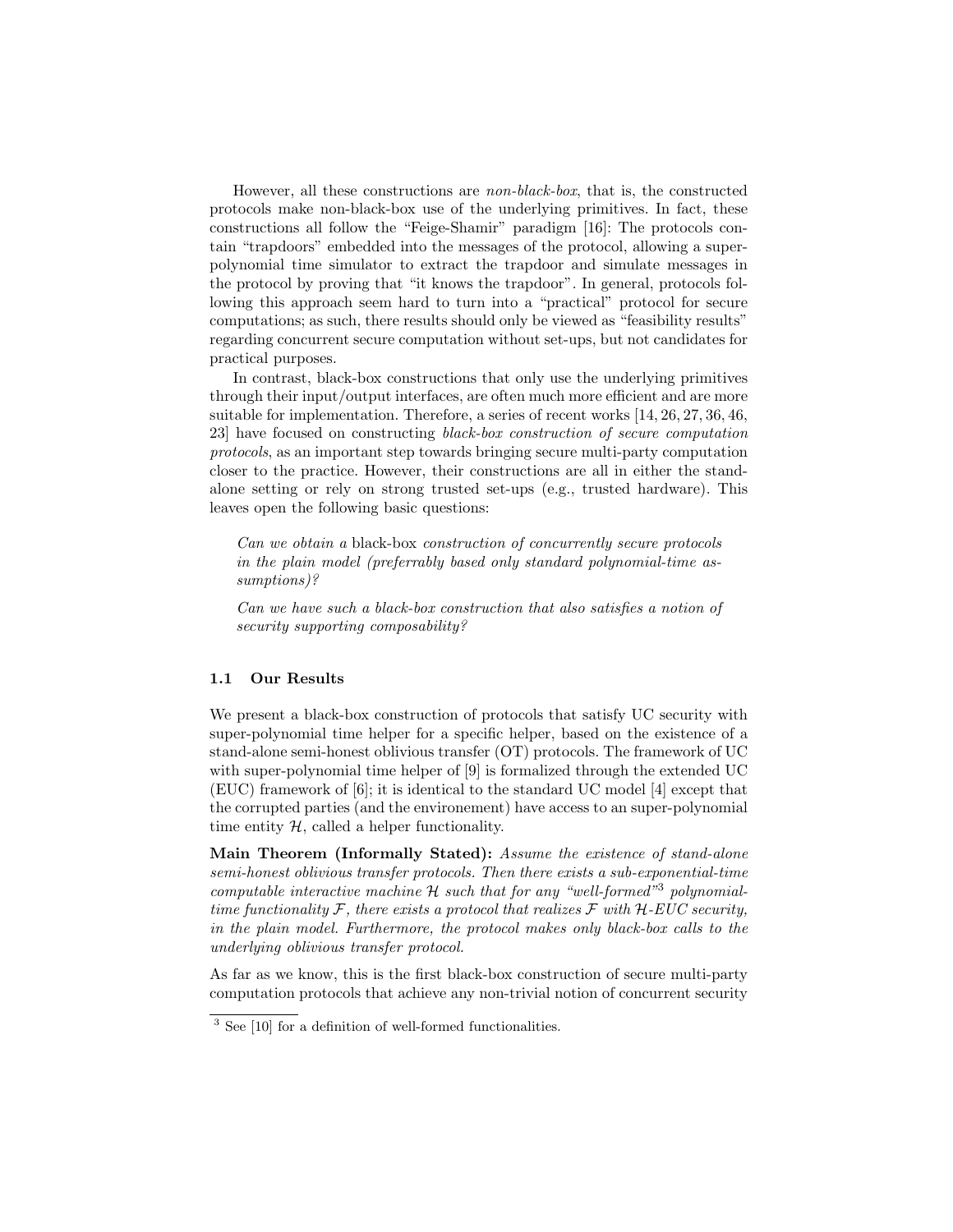in the plain model (without any trusted-set up, and without assuming an honest majority).

The main technical tool used in our construction is a new notion of a commitment that is secure against adaptive Chosen Commitment Attack (CCA security). The notion of CCA secure commitments was previously introduced in [9]. Roughly speaking, a tag-based commitment scheme (i.e., commitment scheme that take an identifier—called the tag—as an additional input) is said to be CCA-secure if the value committed to using the tag id remains hidden even if the receiver has access to a (super-polynomial time) oracle that "breaks" commitments using any tag  $id' \neq id$ , where by breaking, it means the oracle returns a decommitment of the commitment. Thus the oracle is called a decommitment oracle. In [9], a commitment scheme that is CCA-secure w.r.t. a decommiment oracle is constructed based on the minimal assumption of one-way functions. However, their construction is non-black-box. In this work, to obtain blackbox secure computation protocols, we need a new black-box construction of a CCA-secure commitment scheme. Towards this, we weaken the notion of CCA security w.r.t. decommitment oracle to instead consider an oracle that "breaks" commitments by returning only the unique committed value<sup>4</sup> (instead of the the decommitment information); we call this the committed-value oracle. We then provide a black-box construction of a commitment scheme that is CCA-secure w.r.t. the committed-value oracle.

Theorem (Informally Stated): Assume the existence of one-way functions. Then, for every  $\epsilon > 0$ , there exists an  $O(n^{\epsilon})$ -round commitment scheme that is CCA-secure w.r.t. the committed-value oracle and only relies on black-box access to one-way functions (where n is the security parameter).

### 1.2 Outline

In Section 2, we define the notion of CCA-security w.r.t. the committed-value oracle. In Section 3, we first reduce the task of achieving UC security with super-polynomial time helpers to the task of constructing a UC-OT (with superpolynomial time helpers); we then sketch our construction of the UC-OT protocol, using CCA-secure commitments. Finally, in Section 4, we present our black-box robust CCA-secure commitment scheme.

## 2 Definition of CCA-Secure Commitments

We assume familiarity with the definition of commitment schemes and the statistically/computational binding and statistically/computational hiding properties. Unless specified otherwise, by a commitment scheme, we mean one that is statistically binding and computationally hiding. A tag-based commitment schemes with  $l(n)$ -bit identities [40, 15] is a commitment scheme where, in addition to

 $4$  the oracle returns  $\perp$  if there is no unique committed value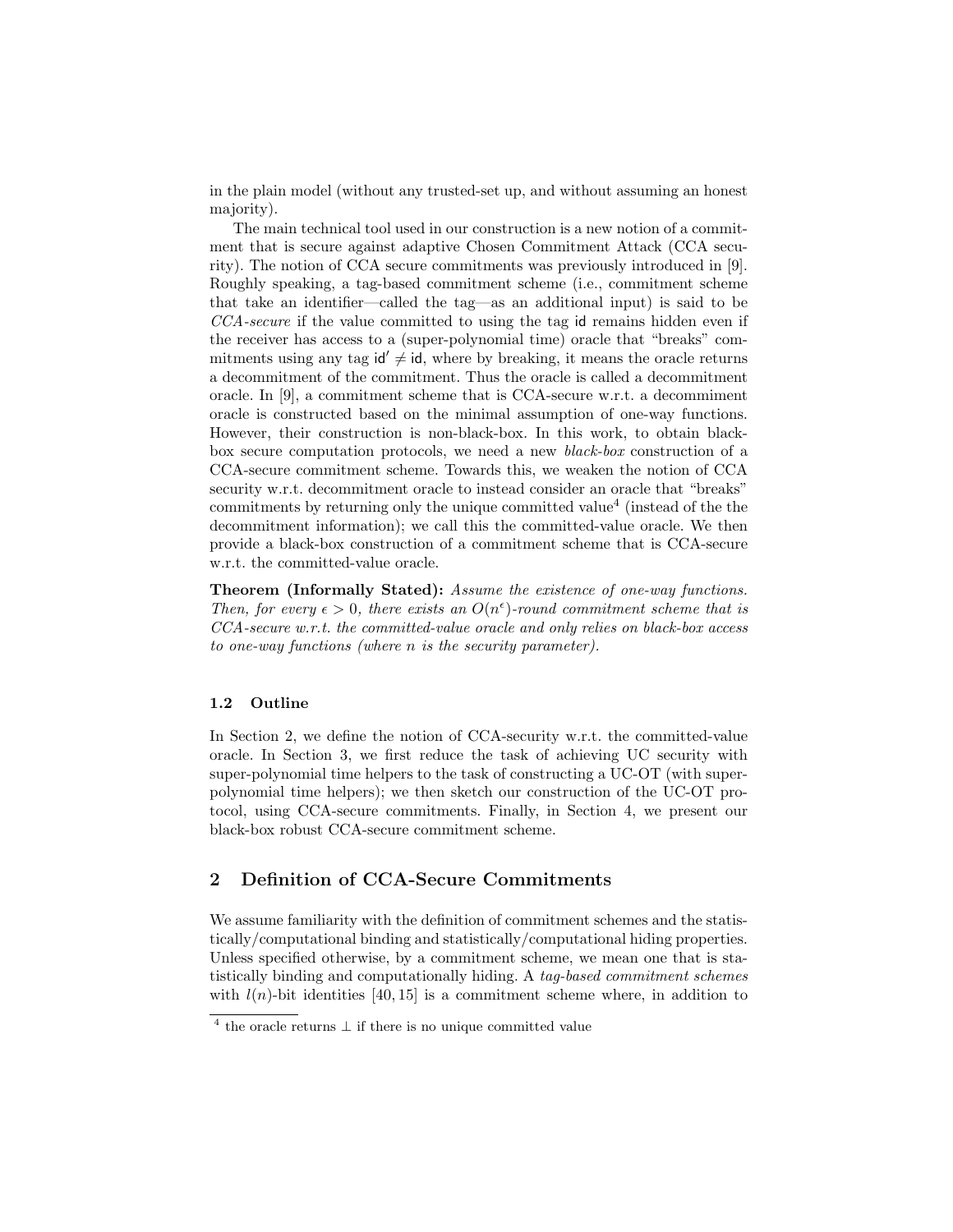the security parameter  $1^n$ , the committer and the receiver also receive a "tag" a.k.a. the identity—id of length  $l(n)$  as common input.

#### 2.1 CCA-Security w.r.t. Committed Value Oracle

Let  $\langle C, R \rangle$  be a tag-based commitment scheme with  $l(n)$ -bit identities. A committedvalue oracle  $\mathcal O$  of  $\langle C, R \rangle$  acts as follows in interaction with an adversary A: It participates with A in many sessions of the commit phase of  $\langle C, R \rangle$  as an honest receiver, using identities of length  $l(n)$ , chosen adaptively by A. At the end of each session, if the session is valid, it reveals the unique committed value of that session to A; otherwise, it sends  $\perp$ . (If a session has multiple committed values, the committed-value oracle also returns  $\perp$ . The statistically binding property guarantees that this happens with only negligible probability.) Loosely speaking, a tag-based commitment scheme  $\langle C, R \rangle$  is said to be CCA-secure w.r.t. the committed-value oracle, if the hiding property of the commitment holds even with respect to adversaries with access to the committed-value oracle  $\mathcal{O}$ . More precisely, denote by  $A^{\mathcal{O}}$  the adversary A with access to the committed-value oracle O. Let  $\text{IND}_b(\langle C, R \rangle, A, n, z)$ , where  $b \in \{0, 1\}$ , denote the output of the following probabilistic experiment: on common input  $1<sup>n</sup>$  and auxiliary input z,  $A^{\mathcal{O}}$  (adaptively) chooses a pair of challenge values  $(v_0, v_1) \in \{0, 1\}^n$ —the values to be committed to—and an identity  $\mathsf{id} \in \{0,1\}^{l(n)}$ , and receives a commitment to  $v_b$  using identity id. Finally, the experiment outputs the output y of  $A^{\mathcal{O}}$ ; the output y is replaced by  $\perp$  if during the execution A sends O any commitment using identity id (that is, any execution where the adversary queries the decommitment oracle on a commitment using the same identity as the commitment it receives, is considered invalid).

**Definition 1 (CCA-secure Commitments.)** Let  $\langle C, R \rangle$  be a tag-based commitment scheme with  $l(n)$ -bit identities. We say that  $\langle C, R \rangle$  is CCA-secure w.r.t. the committed-value oracle, if for every  $\mathcal{PPT}$  ITM A, the following ensembles are computationally indistinguishable:

– {IND<sub>0</sub>( $\langle C, R \rangle$ , A, n, z)}<sub>n∈N,z∈{0,1}</sub>∗  $- \{IND_1(\langle C, R \rangle, A, n, z)\}_{n \in N, z \in \{0,1\}^*}$ 

#### 2.2 k-Robustness w.r.t. Committed-Value Oracle

Consider a man-in-the-middle adversary that participates in an arbitrary left interaction with a limited number of rounds, while having access to a committedvalue oracle. Roughly speaking,  $\langle C, R \rangle$  is k-robust if the (joint) output of every k-round interaction with an adversary having access to the oracle  $\mathcal{O}$ , can be simulated without the oracle. In other words, having access to the oracle does not help the adversary in participating in any k-round protocols much.

**Definition 2** Let  $\langle C, R \rangle$  be a tag-based commitment scheme with  $l(n)$ -bit identities. We say that  $\langle C, R \rangle$  is k-robust w.r.t. the committed-value oracle, if there exists a simulator S, such that, for every  $\mathcal{PPT}$  adversary A, the following two conditions hold.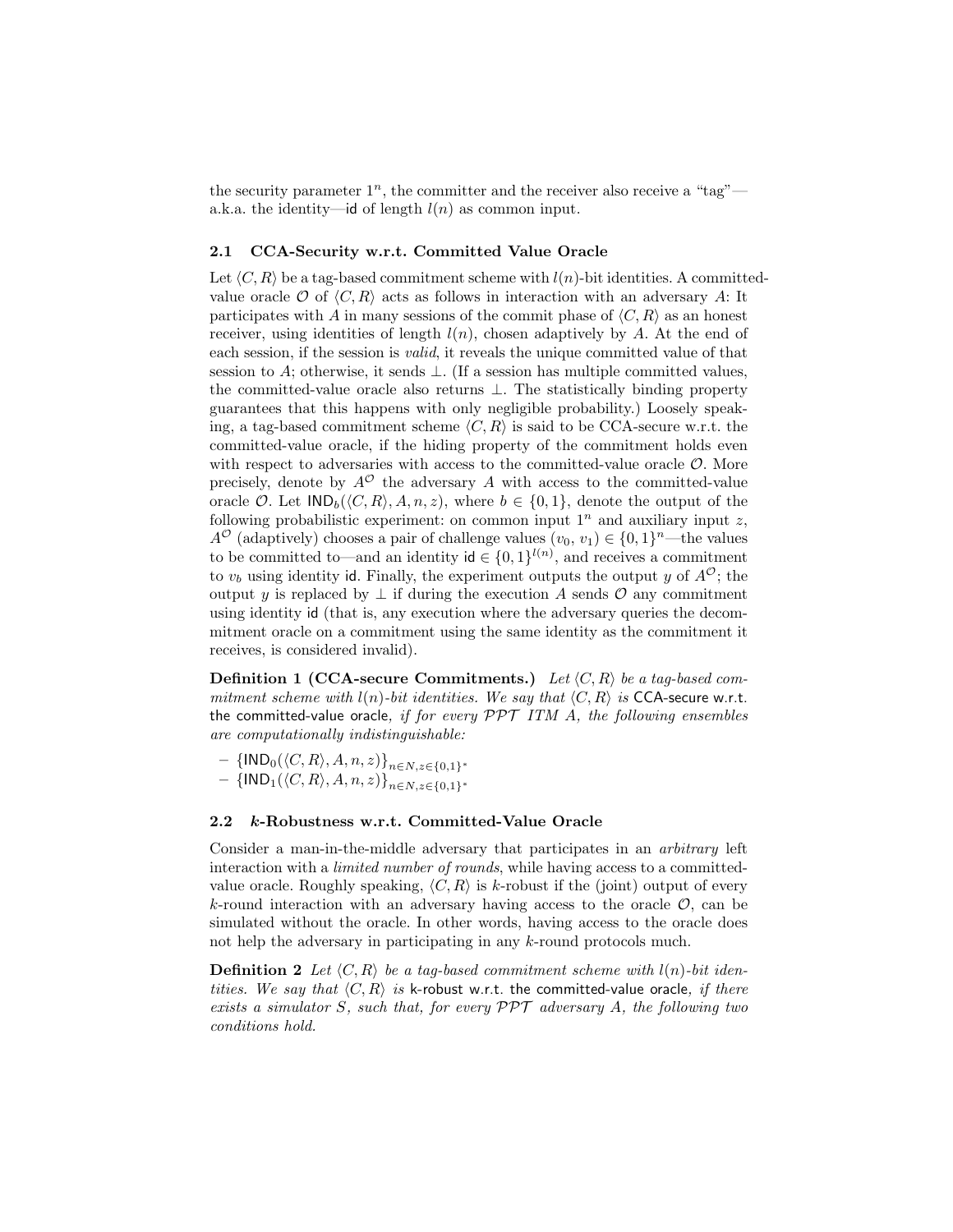- **Simulation:** For every  $\mathcal{PPT}$  k-round ITM B, the following two ensembles are computationally indistinguishable.
	- $-\left. \left \{ \mathsf{output}_{B,A} \mathsf{_{O}} \! \left[ \langle B(y),A^\mathcal{O}(z) \rangle(1^n,x) \right] \right\}_{n \in N, x,y,z \in (\{0,1\}^\ast)^3} \right.$
	- $-\; \left\{ {\textsf{output}}_{B,S^A}[\langle B(y),S^{A(z)}\rangle (1^n,x)]\right\}_{n\in N,x,y,z\in (\{0,1\}^*)^3}$

where output<sub>A,B</sub>[ $\langle B(y), A(z) \rangle(x)$ ] denote the joint output of A and B in an interaction between them, on common input x and private inputs z to A and y to B respectively, with uniformly and independently chosen random inputs to each machine.

**Efficiency:** There exists a polynomial t and a negligible function  $\mu$ , such that, for every  $n \in N$ ,  $z \in \{0,1\}^*$  and  $x \in \{0,1\}^*$ , and every polynomial T, the probability that S with oracle access to  $A(z)$  and on input  $1^n, x$ , runs for more than  $T(n)$  steps is smaller than  $\frac{t(n)}{T(n)} + \mu(n)$ .

The following proposition shows that to construct a k-robust CCA-secure commitment scheme for identities of length  $n$ , it suffices to construct one for identities of length  $\ell(n) = n^{\epsilon}$ . The same proposition is established in [9] for robust CCA-security w.r.t. decommitment oracles, and the proof there also applies to CCA-security w.r.t. committed-value oracles; we omit the proof here.

**Proposition 1** Let  $\varepsilon$  be any constant such that  $0 < \varepsilon < 1$ ,  $\ell$  a polynomial such that  $\ell(n) = n^{\varepsilon}$ , and  $\langle C, R \rangle$  a  $\gamma$ -round k-robust CCA-secure commitment scheme (w.r.t. the committed-value oracle) with  $\ell$ -bit identities. Then assuming the existence of one-way functions, there exists a  $\gamma + 1$ -round k-robust CCAsecure commitment scheme  $\langle \hat{C}, \hat{R} \rangle$  (w.r.t. the committed-value oracle) with n-bit identities.

## 3 BB UC-Secure Protocols with Super-Poly Helpers

We consider the model of UC with super-polynomial helper introduced in [9]. At a very high-level, this model is essentially the same as the UC-model introduced by [4], except that both the adversary and the environment in the real and ideal worlds have access to a super-polynomial time functionality that acts as a helper. See [9] for a formal definition of the model. In this section, we show:

**Theorem 1** Let  $\delta$  be any positive constant. Assume the existence of a  $T'_{OT}$ round stand-alone semi-honest oblivious transfer protocol. Then there exists a super-polynomial time helper functionality H, such that, for every well-formed functionality F, there exists a  $O(\max(n^{\delta}, T'_{OT}))$ -round protocol  $\Pi$  that H-EUCemulates F. Furthermore, the protocol  $\Pi$  only uses the underlying oblivious transfer protocol in a black-box way.

## 3.1 Overview of Our Construction

Towards Theorem 1, we need to first exhibit a super-polynomial time helper functionality  $H$ . Roughly speaking,  $H$  simply acts as the committed-value oracle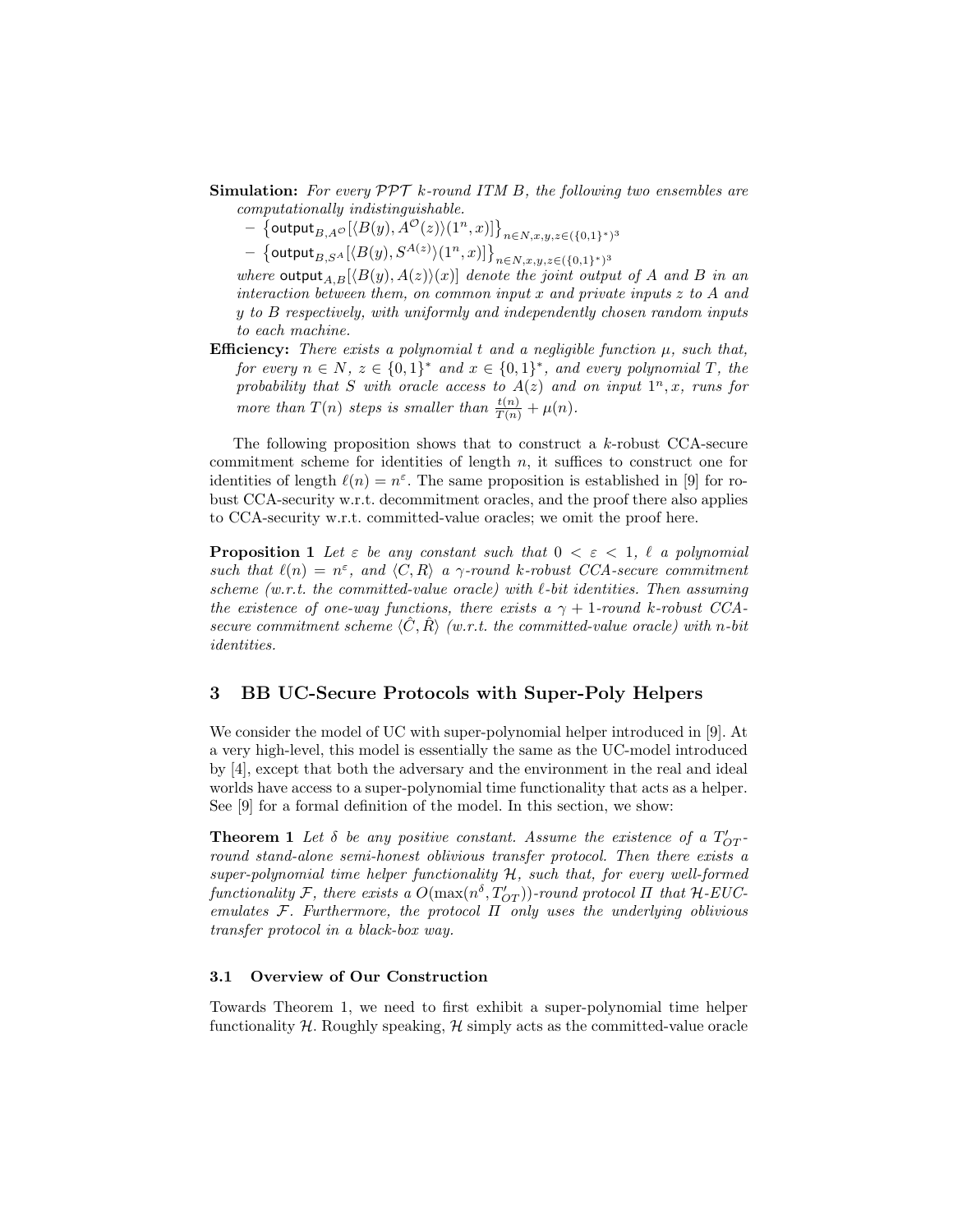of a CCA secure commitment scheme. More precisely, consider the following two building blocks: First, given any  $T'_{OT}(n)$ -round stand-alone semi-honest OT protocol, it follows from previous works [26, 25] that there exists an  $T_{OT}(n)$ round OT protocol  $\langle S, R \rangle$  that is secure against a malicious sender and a semihonest receiver—called mS-OT protocol for short—that only relies on blackbox access to the semi-honest OT protocol; furthermore  $T_{OT} = O(T'_{OT}(n))$ . Second, we need a  $T_{OT}(n)$ -robust CCA-secure commitment scheme  $\langle C, R \rangle$ , whose committed-value oracle  $\mathcal O$  can be computed in sub-exponential time.<sup>5</sup> As we will show in the next section such a protocol exists with  $O(\max(T_{OT}, n^{\delta}))$  =  $O(\max(T'_{OT}, n^{\delta}))$  rounds, relying on the underlying OWF in a black-box way. Since OWFs can be constructed from a semi-honest OT protocol in a black-box way. Therefore, we have that the second building block can also be based on the semi-honest OT protocols in a black-box way.

Consider a helper functionality H that "breaks" commitments of  $\langle C, R \rangle$  in the same way as its committed-value oracle  $\mathcal O$  does, subject to the condition that player  $P_i$  can only query the functionality on commitments that uses identity  $P_i$ . More precisely, every party  $P_i$  in a secure computation can simultaneously engage with H in multiple sessions of the commit phase of  $\langle C, R \rangle$  as a committer using identity  $P_i$ , where the functionality simply forwards all the messages internally to the committed-value oracle  $\mathcal{O}$ , and forwards  $P_i$  the committed value returned from  $\mathcal O$  at the end of each session. Since the committed-value oracle  $\mathcal O$  can be computed in sub-exponential time, this functionality can also be implemented in sub-exponential time.

We show that Theorem 1 holds w.r.t. the helper functionality defined above in two steps. First, note that to realize any well-formed functionality in a blackbox way, it suffices to realize the *ideal oblivious transfer functionality*  $\mathcal{F}_{OT}$ . This is because it follows from previous works [31, 3, 20, 27] that every functionality can be UC securely implemented in the  $\mathcal{F}_{OT}$ -hybrid model, even w.r.t. superpolynomial time environments. Based on previous works, [9] further shows that by considering only dummy adversaries and treating environments with access to a super-polynomial functionality  $H$  as sub-exponential time machines, we have that every functionality can be  $H$ -EUC securely implemented in the  $\mathcal{F}_{OT}$  model. Formally, we have the following lemma from [9].

**Lemma 2** Fix any super-polynomial time functionality  $H$ . For every well-formed functionality F, there exists a constant-round  $\mathcal{F}_{OT}$ -hybrid protocol that H-EUCemulates F.

Next we show how to implement the  $\mathcal{F}_{OT}$  functionality in the H-EUC model. Then combining with Lemma 2, we conclude Theorem 1.

**Lemma 3** Let  $\delta$  be any positive constant. Assume the existence of a  $T'_{QT}$ -round semi-honest oblivious transfer protocol. Then there exists a  $O(\max(n^{\delta}, T'_{OT}))$ -

 $5$  This can be instantiated by simply using a normal  $T_{OT}$ -robust CCA secure commitment that has an exponential time committed value  $\mathcal{O}$ , with a "scaled-down" security parameter.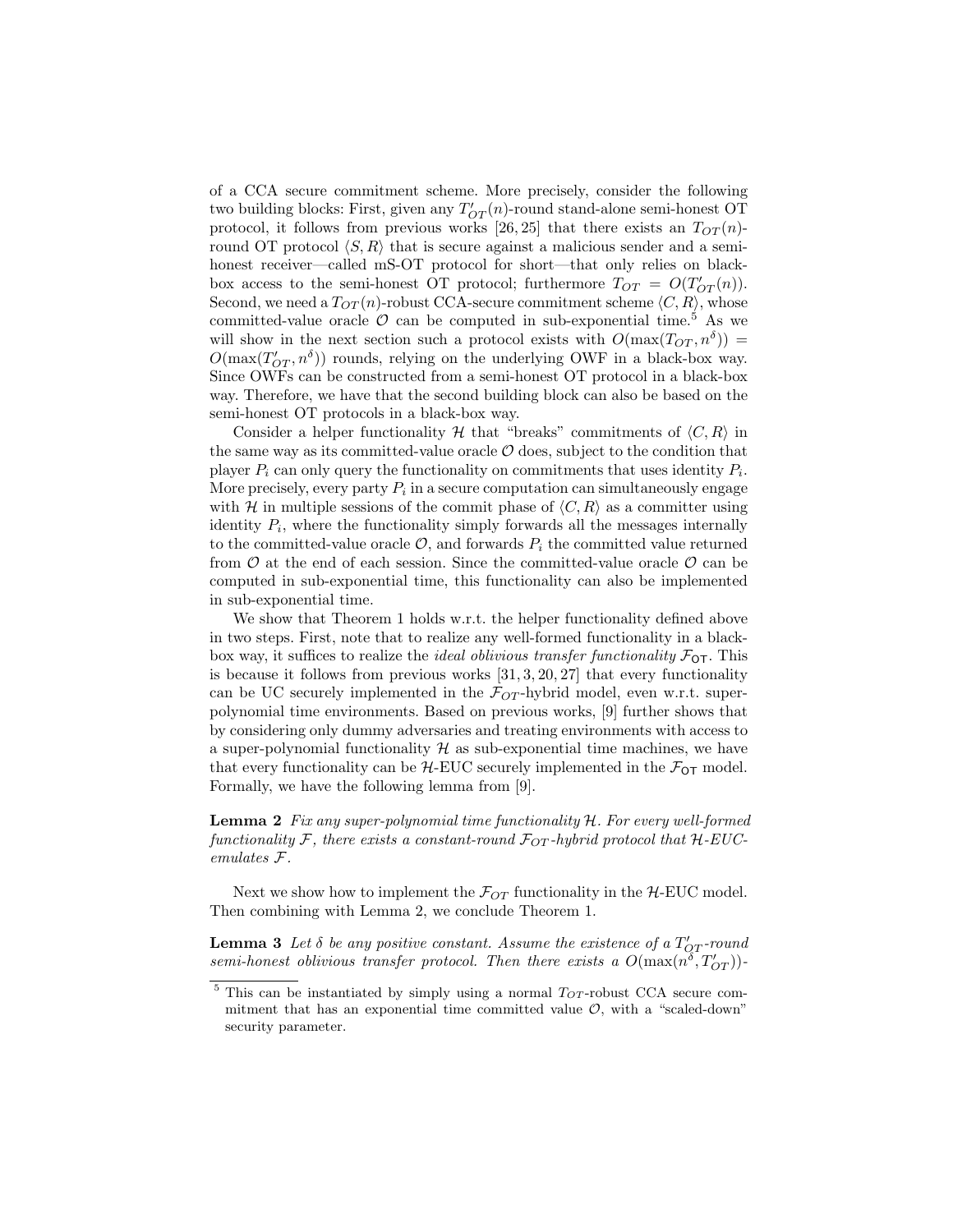round protocol  $\Pi_{\text{OT}}$  that H-EUC-emulates  $\mathcal{F}_{\text{OT}}$ . Furthermore, the protocol  $\Pi_{\text{OT}}$ only uses the underlying oblivious transfer protocol in a black-box way.

## 3.2 Overview of the OT Protocol  $\Pi_{\text{OT}}$

In this section we provide an overview of our black-box construction of  $H$ -EUC secure OT protocol  $\Pi_{\text{OT}}$ . Our construction is based on the black-box construction of an OT protocol secure against malicious players from a mS-OT protocol of [26, 25]. Roughly speaking, the protocol of [26, 25], relying on a stand-alone mS-OT protocol  $\langle S, R \rangle$ , proceeds in the following four stages:

- Stage 1 (Receiver's Random Tape Generation) The sender and the receiver jointly decide the receiver's inputs and random tapes in Stage 2 using 2n parallel "coin tossing in the well" executions.
- Stage 2 (OT with Random Inputs) The sender and the receiver perform 2n parallel OT executions of  $\langle S, R \rangle$  using *random* inputs  $(s_j^0, s_j^1)$  and  $r_j$  respectively, where the receiver's inputs  $r_j$ 's (and its random tapes) are decided in Stage 1.
- **Stage 3 (Cut-and-Choose)** A random subset  $Q \subset [2n]$  of n locations is chosen using a 3-round coin-tossing protocol where the sender commits to a random value first. (Thus the receiver knowing that random value can bias the coin-tossing output.) The receiver is then required to reveal its randomness in Stage 1 and 2 at these locations, which allows the sender to check whether the receiver behaved honestly in the corresponding OT executions. The randomness of the receiver at the rest of locations remains hidden.
- **Stage 4 (OT Combiner)** Finally, for these locations  $j \notin Q$  that are not open, the receiver sends  $\alpha_j = u \oplus c_j$  where u is the receiver's true input. The sender replies with  $\beta_0 = v_0 \oplus (\bigoplus_{j \notin Q} s_j^{\alpha_j})$  and  $\beta_1 = v_1 \oplus (\bigoplus_{j \notin Q} s_j^{1-\alpha_j})$ . The honest receiver obtains  $s_j^{c_j}$ 's through the OT execution, and thus can always recover  $v_u$ .

At a very high-level, the protocol of [26, 25] augments security of the mS-OT protocol  $\langle S, R \rangle$  to handle malicious receivers, by adding the cut-and-choose (as well as the random tape generation) stage to enforce the adversary behaving honestly in *most* (Stage 2) OT executions. (This is in a similar spirit as the non-black-box approach of requiring the receiver to prove that it has behaved honestly.) Then the security against malicious receivers can be based on that against semi-honest receivers of  $\langle S, R \rangle$ .

Wee [46] further augmented the stand-alone security of the protocol of [26, 25] to achieve parallel security, that is, obtaining a protocol that is secure against man-in-the-middle adversaries that simultaneously acts as sender and receiver in many parallel executions. Towards this, Wee instantiated the commitments used in coin-tossing in Stage 3 of the above protocol, with ones that are satisfy a notion of "non-malleability w.r.t. extraction". Roughly speaking, non-malleability w.r.t. extraction [46] is a weaker notion than non-malleability of [15, 32]; it guarantees that no matter what values the adversary is receiving commitments to, the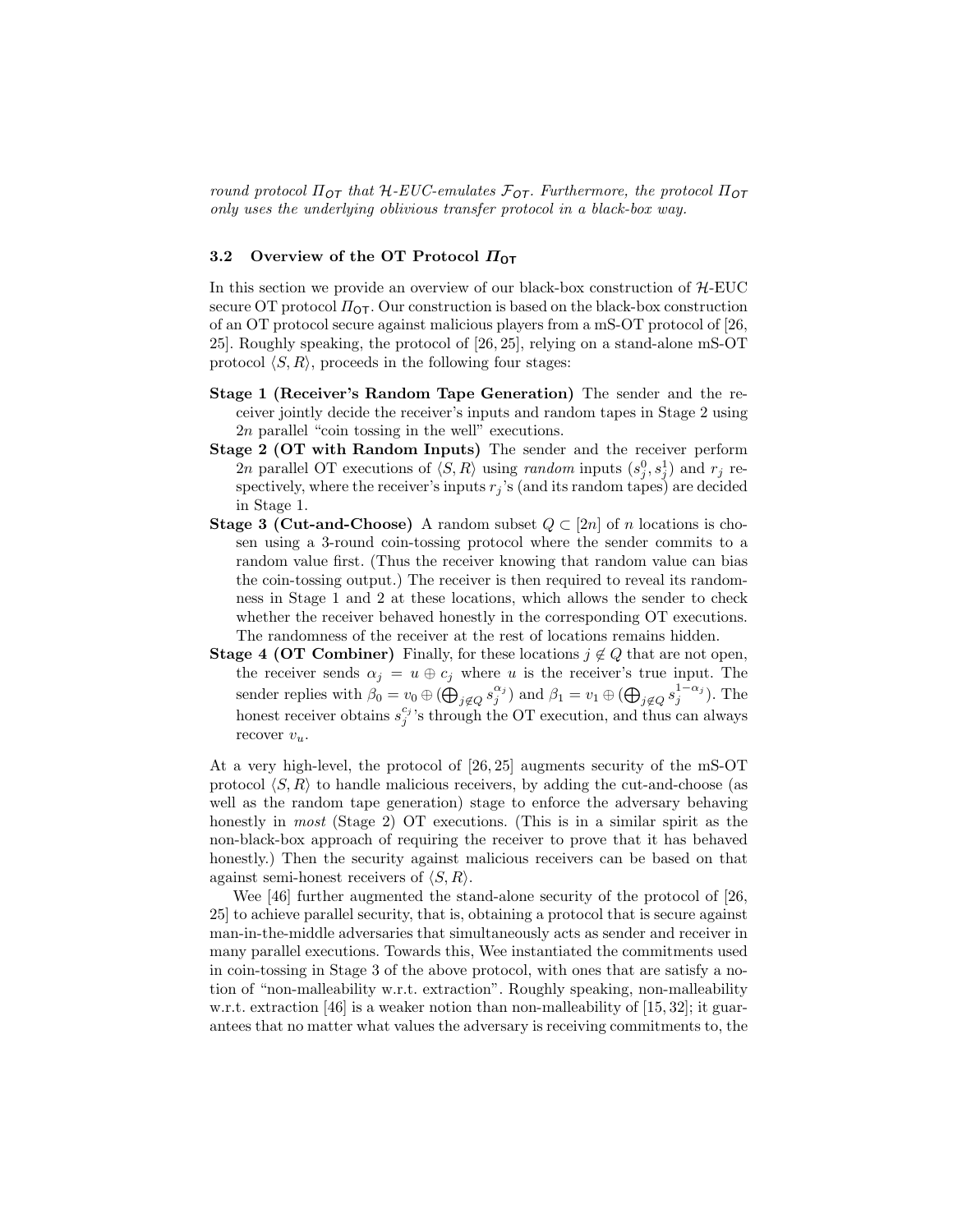committed values extracted out of the commitments from the adversary (with over-extraction) are indistinguishable. This guarantees that a simulator can bias the coin-tossing output by extracting the committed values from the adversary while the adversary cannot, as otherwise, by non-malleability w.r.t. extraction, it could do so even if the honest player sends a commitment to 0 instead of its true random challenge q. However, this is impossible as in this case no information of q is revealed. In other words, the coin-tossing protocol when instantiated with a non-malleable w.r.t. extraction commitment becomes parallel secure; Wee then relies on the parallel security of the coin-tossing protocol to show the parallel security of the OT protocol.

Towards H-EUC-Secure OT protocols, we need to further overcome two problems. First, we need to go from parallel security to concurrent security. In other words, we need a coin-tossing protocol that is concurrently secure. Informally speaking, non-malleability w.r.t. extraction guarantees that the simulator can extract the committed values of commitments from the adversary (to bias the output of the coin-tossing) while keeping the commitment to the adversary hiding amid rewindings (to ensure that the adversary cannot bias the output). However, this only holds in the parallel setting, as non-malleability only guarantees hiding of a commitment when values of the commitments from the adversary are extracted in parallel at the end of the execution. But, in the concurrent setting, the simulator needs to extract the committed values from the adversary in an on-line manner, that is, whenever the adversary successfully completes a commitment the committed value needs to be extracted. To resolve this problem, we resort to CCA-secure commitments, which guarantees hiding of a commitment even when the committed values are extracted (via the committed-value oracle) concurrently and immediately after each commitment. Now, instantiating the commitment scheme in the coin-tossing protocols with a CCA-secure commitment yields a coin-tossing protocol that is concurrently secure.

The second problem is that to achieve  $H$ -EUC-security (similar to UCsecurity), we need to design a protocol that admits straight-line simulation. The simulator of a OT protocol has three tasks: It needs to simulate the messages of the honest senders and receivers, extract a choice from the adversary when it is acting as a receiver, and extract two inputs when it is acting as a sender. To achieve the first two tasks, the original simulation strategy in [26, 25, 46] relies on the capability of breaking the non-malleable commitments from the adversary using rewindings. When using CCA-secure commitments, the simulator can extract the committed values in a straight-line, by forwarding the commitment from the adversary to the helper functionality  $H$  that breaks the CCA commitments using brute force. For the last task, the original simulation strategy uses the simulator of the mS-OT protocol  $\langle S, R \rangle$  against malicious senders to extract the adversary's inputs  $s_j^b$ 's in all the Stage 3 OT executions, which then allows extraction of the real inputs  $v_0$  and  $v_1$  from the last message. However, the simulator of the mS-OT protocol may use rewindings. To solve this, one way is to simply assume a mS-OT protocol that has a straight-line simulator. We here however, present a different solution.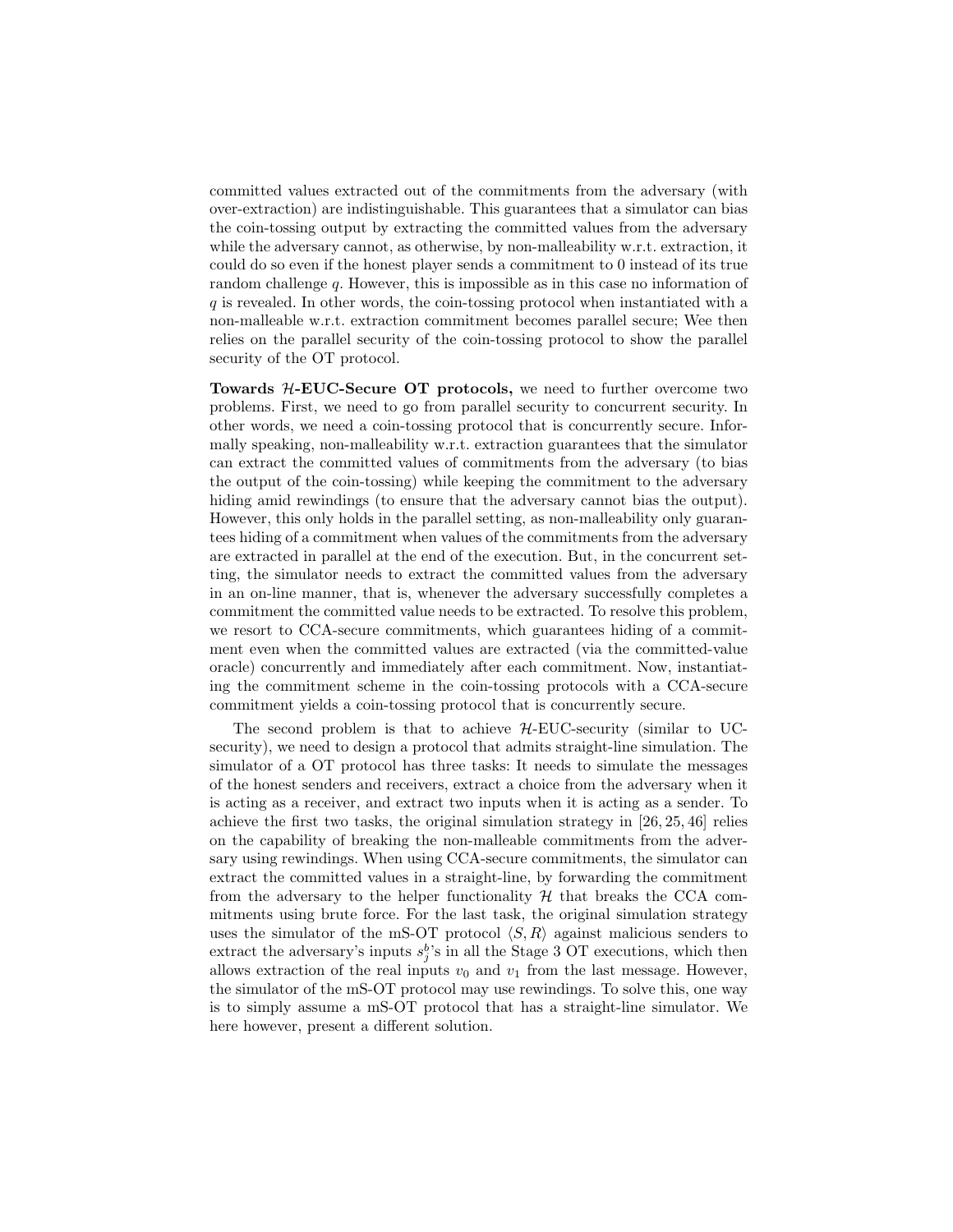In our protocol, the sender and the receiver participate in parallel "coin tossing in the well" executions to decide the sender's random inputs  $s_j^b$  (and random tapes) in the parallel OT executions (besides the receiver's inputs and random tapes). Since the simulator can bias the coin-tossing in a straight line, it can determine the sender's inputs  $s_j^b$ 's, which allows extraction of the sender's true inputs. For this to work, we need to make sure that a malicious sender would indeed uses the outputs of coin-tossing as inputs in the OT executions. Towards this, we again use the cut-and-choose technique: After the OT execution, the sender is required to reveal its randomness in the coin-tossing and OT execution at a randomly chosen subset of locations. The cut-and-choose technique guarantees that a malicious sender will behave consistently in most OT executions. Therefore the simulator extracts. the inputs  $s_j^b$ 's correctly at most locations. However, in the protocol of [26, 25, 46], to recover the real inputs  $v_0$  and  $v_1$ , the simulator needs to obtain all  $s_j^b$ 's correctly. To bridge the gap, we modify the protocol to have the sender compute a random secret-sharing  $\{a_j^b\}$  of each input  $v_b$  and hide each share using the appropriate  $s_j^b$ , that is, it sends  $a_j^b \oplus s_j^{b \oplus \alpha}$  for every  $j$  (that is not open in the cut-and-choose procedures). Then, the simulator, able to extract most  $s_j^b$ 's correctly, can recover enough shares to decode to the real inputs correctly. In contrast, a malicious receiver that is enforced to behave honestly in most OT executions by the cut-and-choose procedure, cannot obtain enough shares for both inputs and thus can only recover one of them. Finally, we remark that as in [46], to avoid over-extraction from the secret shares, we use the technique used in [12, 13], which adds another cut-and-choose procedure. We defer the formal description of our OT protocol and its security proof (i.e., proof of Lemma 3) to the full version.

## 4 Black-Box Robust CCA-Secure Commitments

In this section, we present a *black-box* construction of a robust CCA-secure commitment scheme w.r.t. committed-value oracle based on one-way functions. For simplicity of exposition, the presentation below relies on a non-interactive statistically binding commitment scheme com; this can be replaced with a standard 2-round statistically binding commitment scheme using standard techniques $6$ .

### 4.1 Building Blocks

Our construction makes use of previous black-box constructions of extractable commitments and trapdoor commitment scheme. So let's start by reviewing them.

Extractable Commitments Intuitively, an extractable commitment is one such that for any machine  $C^*$  sending a commitment, a committed value can be

 $6$  This can be done by sending the first message of a 2-round commitment scheme at the beginning of the protocol, and using the second message of the 2-round commitment scheme w.r.t. that first message as a non-interactive commitment in the rest of the protocol.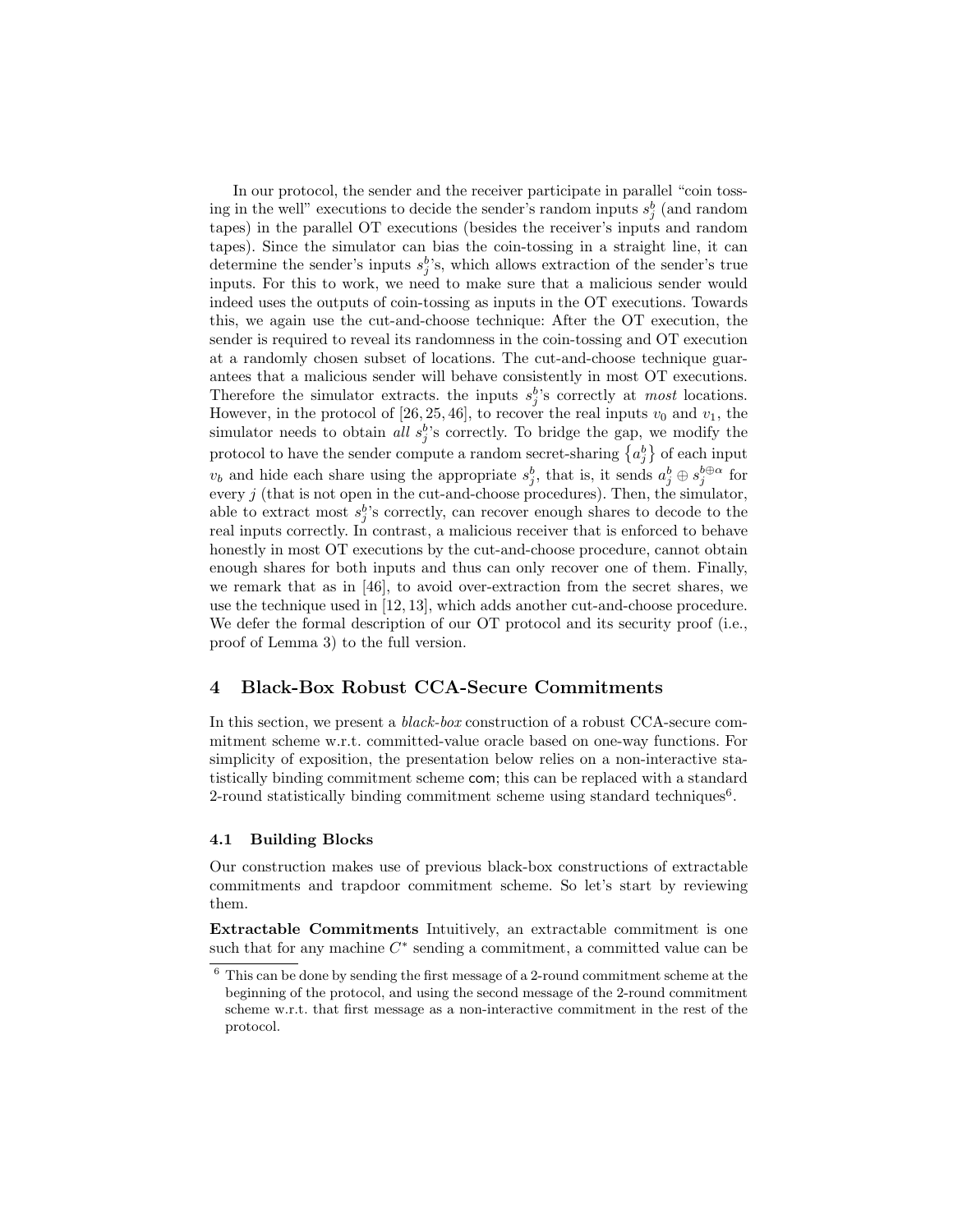extracted from  $C^*$  if the commitment it sends is valid; otherwise, if the commitment is invalid, then no guarantee is provided, that is, an arbitrary garbage value may be extracted. This is known as the "over-extraction" problem. As shown in [41], the following protocol used in the works of [15, 42, 45] (also [30]) yields a black-box extractable commitment scheme ExtCom: To commit to a value  $v \in \{0,1\}^m$ , the committer and receiver on common input a security parameter  $1^n$ , proceed as follows:

**Commit:** The committer finds *n* pairs of random shares  $\{v_0^i, v_1^i\}_{i \in [n]}$  that sum

up to v, (i.e.,  $v_0^i \oplus v_1^i = v$  for all  $i \in [n]$ ) and commits to them in parallel using the non-interactive statistically binding commitment scheme com. Let  $c_b^i$  be the commitment to  $v_b^i$ .

**Challenge:** The receiver sends a *n*-bit string  $ch \in \{0,1\}^n$  sampled at random. **Reply:** The committer opens commitments  $c_{ch_i}^i$  for every  $i \in [n]$ .

To decommit, the sender sends  $v$  and opens the commitments to all  $n$  pairs of strings. The receiver checks whether all the openings are valid and also  $v = v_0^i \oplus v_1^i$ for all  $i$ .

It is proved in [41] that ExtCom is extractable. Furthermore, the commitment scheme has the property that from any two accepting transcripts of the commit stage that has the same commit message but different challenge messages, the committed value can be extracted. This property is similar to the notion of special-soundness for interactive proof/argument systems; here we overload this notion, and refer to this special extractability property of ExtCom as specialsoundness.

In our construction, we will actually need an extractable commitment scheme to a string  $\sigma \in \{0,1\}^m$  for which we can open any subset of the bits in  $\sigma$  without compromising the security (i.e. hiding) of the remaining bits. As shown in [41], we may obtain such a scheme PExtCom by running ExtCom to commit to each bit of  $\sigma$  in parallel. It is easy to see that PExtCom is also special-sound in the sense that, given two accepting transcripts of PExtCom that have the same commit message and two challenge messages that contain a pair of different challenges for every ExtCom commitment, the committed string  $\sigma$  can be extracted. We call such two transcripts a pair of admissible transcripts for PExtCom.

Trapdoor Commitments Roughly speaking, a trapdoor commitment scheme is a computationally biding and computationally hiding commitment scheme, such that, there exists a simulator that can generate a simulated commitment, and later open it to any value. (See [41] for a formal definition.) Pass and Wee [41] presented a black-box trapdoor bit commitment scheme TrapCom. To commit to a bit  $\sigma$ , the committer and the receiver on common input  $1^n$  do:

- **Stage 1:** The receiver picks a random string challenge  $e = (e_1, \ldots, e_n)$  and commits to e using the non-interactive statistically binding commitment scheme com.
- **Stage 2:** The committer prepares  $v_1, \ldots, v_n$ . Each  $v_i$  is a  $2 \times 2$  0,1-matrix given by  $v_i = \left[ v_i^{b_1, b_2} \right]$ where  $v_i^{0,b} = \eta_i$ ,  $v_i^{1,b} = \sigma \oplus \eta_i$ , with  $\eta_i$  is a random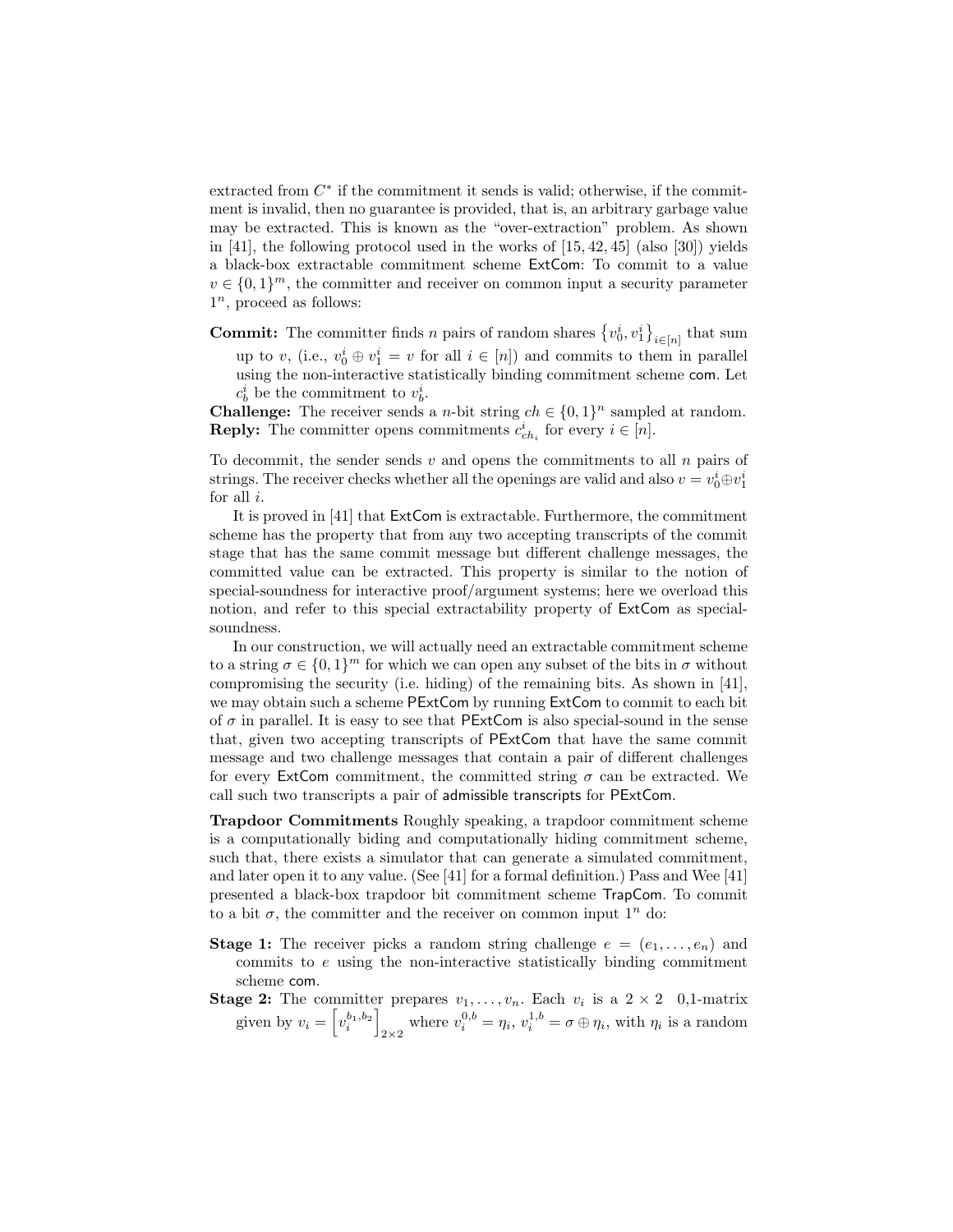bit. The sender commits to  $v_1, \ldots, v_n$  using PExtCom. In addition, the sender prepares  $(a_1^0, a_1^1), \ldots, (a_n^0, a_n^1)$  where  $a_i^{\beta}$  is the opening to  $v_i^{\beta 0}, v_i^{\beta 1}$  (i.e., either the top or bottom row of  $v_i$ ).

**Stage 3:** The receiver opens to the challenge  $e = (e_1, \ldots, e_n)$ ; the sender responds with  $a_1^{e_1}, \ldots, a_n^{e_n}$ .

To decommit, the sender sends  $\sigma$ . In addition, it chooses a random  $\gamma \in \{0, 1\}$ , and sends the openings to values  $v_i^{0\gamma}, v_i^{1\gamma}$  for  $i = 1, 2, ..., n$  (i.e., either the left columns or the right columns of all the matrices). The receiver checks that all the openings are valid, and also that  $\sigma = v_1^{0\gamma} \oplus v_1^{1\gamma} = \cdots = v_n^{0\gamma} \oplus v_n^{1\gamma}$ .

As shown in [41], the protocol TrapCom is trapdoor, following a Goldreich-Kahan [18] style proof; moreover, by running TrapCom in parallel, we obtain a trapdoor commitment scheme PTrapCom for multiple bits. Furthermore, since Stage 2 of the protocol TrapCom is simply an execution of PExtCom, given any two *admissible transcripts* of Stage 2, the matrices  $v_1, \ldots, v_n$  prepared in Stage 2 can be extracted; it is easy to see that from these matrices, the actual bit committed in the TrapCom commitment can be extracted, provided that the commitment is valid and has a unique committed value. We call this, again, the special-soundness of TrapCom. Again, the notion of special soundness (and admissible transcripts) can be easily extended for PTrapCom.

#### 4.2 Overview of Our Construction

Towards a black-box construction of robust CCA secure commitment scheme, we start with the non-black-box construction of [9] (CLP), and tries to replace the non-black-box components in the CLP construction with "equivalent" black-box ones.

The CLP Construction: At a very high level, the CLP construction proceeds by having the committer first commit to the value  $v$  using a normal statistically binding commitment com, followed by a sequence of  $poly(n) WISSP$  proofs of the committed value. The WISSP proofs are the non-black-box component of the CLP construction, but are crucial for achieving CCA-security. Recall that proving CCA-security w.r.t.  $\mathcal O$  amounts to showing that the views of  $A$  in experiments  $IND_0$  and  $IND_1$  are indistinguishable (when A has oracle access to  $\mathcal{O}$ ). Let us refer to the adversary's interaction with  $C$  as the *left interaction*, and its interactions with  $\mathcal O$  as the *right interactions*. The main hurdle in showing the indistinguishability of  $\mathsf{IND}_0$  and  $\mathsf{IND}_1$  is that the oracle  $\mathcal O$  is not efficiently computable; if it were, indistinguishability would directly follow from the hiding property of the left interaction. The main idea of the security proof of [9] is then to implement the oracle  $\mathcal O$  by extracting the committed values from the adversary, via "rewinding" the special-sound proofs in the right interactions. The following tow main technical challenges arise in simulating oracle O.

First, once the simulation starts rewinding the right interactions, A might send new messages also in the left interaction. So, if done naively, this would rewind the left interaction, which could violate its hiding property. To solve this problem, the CLP protocol schedules messages in the special-sound proofs using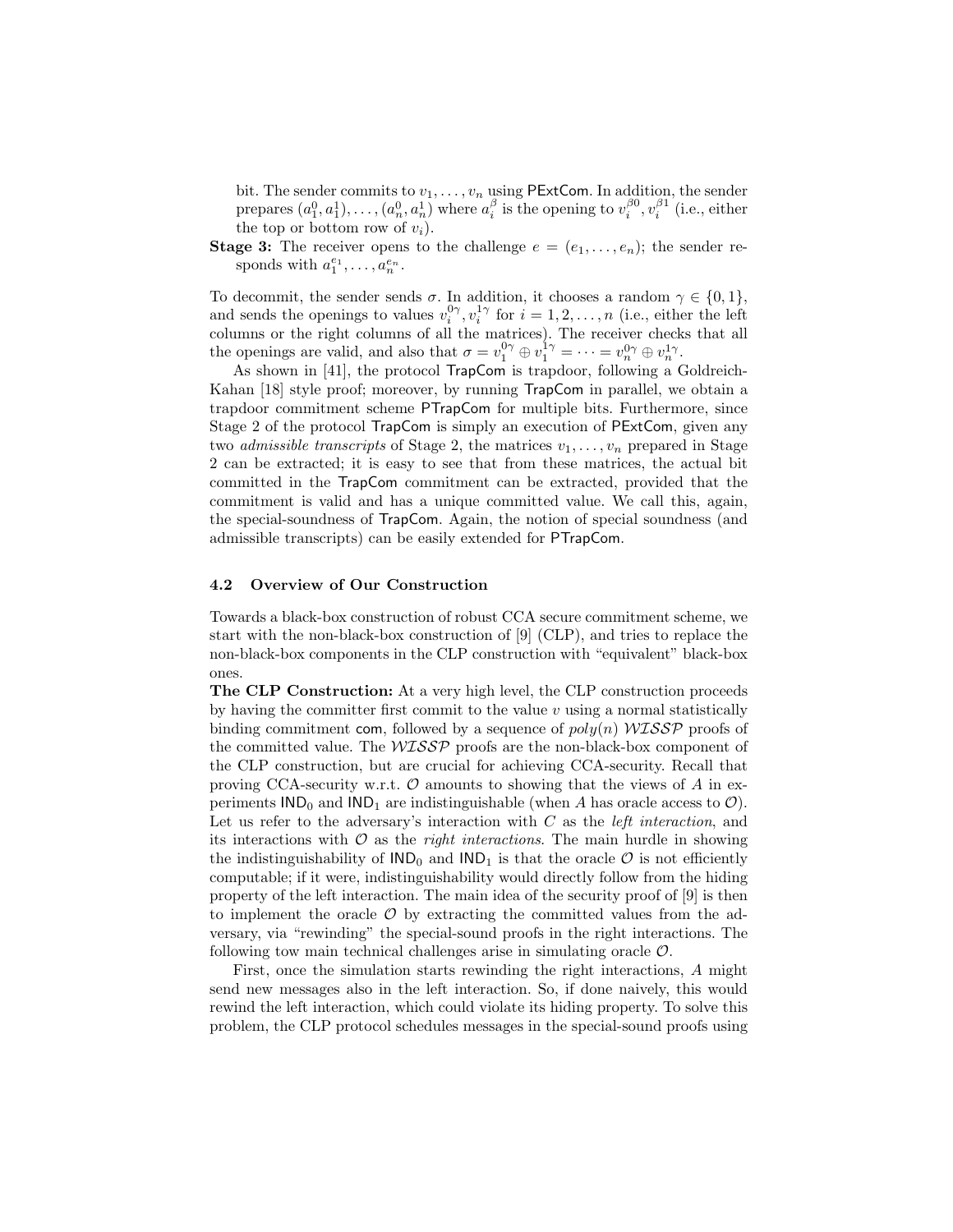a special message scheduling (according to the identity of the commitment), called the CLP scheduling, which is a variant of the message scheduling technique of [15, 32]. The special message scheduling ensures that for every accepting right interaction with an identity that is different from the left interaction, there exists many points—called safe-points—in the interaction, from which one can rewind the right interaction without requesting any new message in the left interaction.

Second, in the experiment  $\mathsf{IND}_b$ , the adversary A expects to receive the committed value at the very moment it completes a commitment to its oracle. If the adversary "nests" its oracle calls, these rewindings become recursive and the running-time of the extraction quickly becomes exponential. To avoid the extraction time from exploding, the simulation strategy in CLP rewinds from safe-points using a concurrent extraction strategy that is similar to that used in the context of concurrent  $ZK$  by Richardson and Killian [44].

New Approach: To obtain a black-box construction, our main goal is to replace the  $WISSP$  proofs with an "equivalent" black-box component. The key property that the CLP proof relies on is that the protocol contains many 3-round constructs satisfying that rewinding the last two messages reveals the committed value, but rewinding three messages reveals nothing. It seems that the 3-round commitment scheme PExtCom is a good replacement of WISSP proofs as one such 3-round construct: The special-soundness property of PExtCom ensures that rewinding the last two messages reveals the committed value, and the hiding property ensures that rewinding three messages reveals nothings. It is thus tempting to consider a commitment scheme in which the committer commits to value v using  $poly(n)$  invocations of PExtCom, arranged according to the CLP scheduling; the CLP extraction strategy guarantees that for every accepting right interaction, (the last two messages of) one PExtCom commitment is rewound and a committed value is extracted. Indeed, if a commitment of this scheme is valid, meaning that all the PExtCom commitments contained in it are valid commitments to the same value, the CLP extraction strategy returns the unique committed value. However, if the commitment is invalid, there arises the over-extraction problem: The CLP extraction strategy may extract a garbage value from an invalid PExtCom commitment or from a valid commitment that is inconsistent with the other commitments.

To solve the over-extraction problem, we use the cut-and-choose technique to enforce the committer to give valid and consistent PExtCom commitments. Instead of having the committer commit to v directly, let it commit to a  $(n+1)$ out-of-10n Shamir's secret sharing  $s_1, \ldots, s_{10n}$  of v using many PExtCom invocations, still arranged according to the CLP scheduling; we refer to all the commitments to the  $j^{\text{th}}$  share  $s_j$  the  $j^{\text{th}}$  column. After all the PExtCom commitments, the receiver requests the committer to open all the commitments in n randomly chosen columns; the receiver accepts only if each column contains valid commitments to the same value. It follows from the cut-and-choose technique that except with negligible probability, at most  $n$  columns may contain invalid or inconsistent commitments. Therefore, when applying the CLP extraction strategy on a commitment of this scheme, it guarantees to extract out a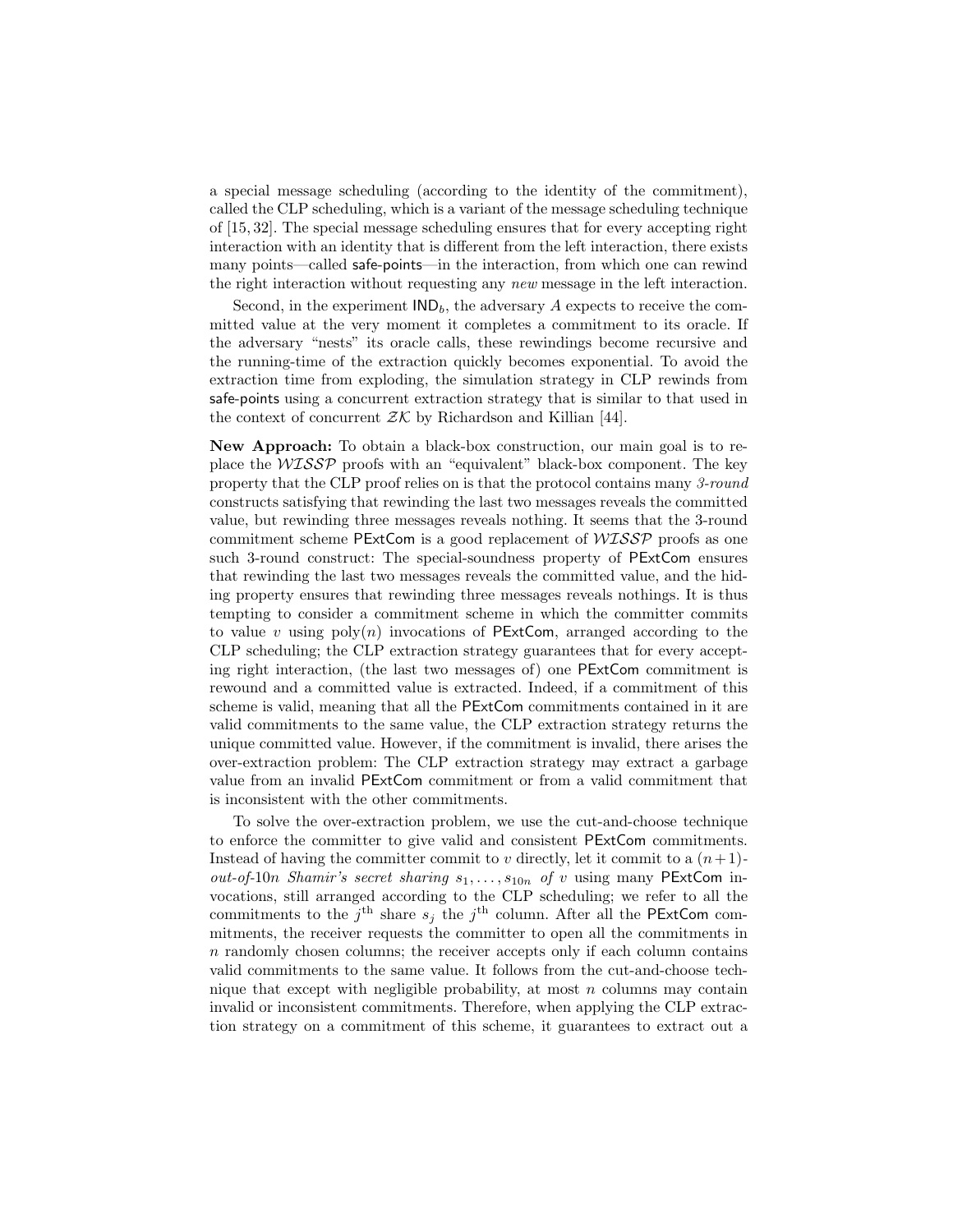secret-sharing that is .9-close to all the secret-sharing committed to in this commitment. Then by relying on the error-correcting property of the secret sharing, a valid committed value can be reconstructed. The formal analysis is actually more subtle; to avoid over-extraction, we employ the technique used in [12, 13, 46], which involves setting the validity condition of the commitment scheme carefully so that invalid commitment can be identified.

Unfortunately, our use of the cut-and-choose technique brings another problem: The above commitment scheme may not be hiding. This is because, in the last stage, the receiver may request the committer to open an adaptively chosen subset of commitments of PExtCom, and thus the remaining unopened commitments may not be hiding, unless PExtCom were secure against selective opening attack. To resolve this problem, we use the trapdoor commitment scheme PTrapCom to replace PExtCom. Since PTrapCom is trapdoor, it is secure against selective opening attack, and thus the hiding property holds. Furthermore, since Stage 2 of PTrapCom is simply a commitment of PExtCom, we can use Stage 2 of PTrapCom as an implementation of the 3-round construct needed for the CLP scheduling and extraction strategy. More precisely, the commitment scheme proceeds as follow: The committer commits to a  $(n+1)$ -out-of-10n secret sharing of the value  $v$  using many invocations of **PTrapCom**, where all the invocations share the same Stage 1 message sent at the beginning, followed by all the 3-round Stage 2 executions arranged according to the CLP scheduling, and then all the Stage 3 executions performed in parallel; finally, the committer and the receiver conducts a cut-and-choose consistency check as described above. A formal description of our CCA secure protocol  $\langle C, R \rangle$  in Figure 2.

It seems that the security proof of our CCA-secure commitment should follow from that of the non-black-box construction of [9]. Unfortunately, due to the fact that the "rewinding slots" of our protocol, that is the commitment of ExtCom, may have over-extraction, whereas the WISSP proofs in the CLP protocol never has this problem, the technical proof of [9] does not go through. In the full version, we rely on a different analysis to show the security of our protocol.



Fig. 1. Description of the schedules used in Stage 2 of the protocol.  $(\alpha_1, \beta_1, \gamma_1)$  and  $(\alpha_2, \beta_2, \gamma_2)$  are respectively the transcripts of a pair of rows in Stage 2 of  $\langle C, R \rangle$ .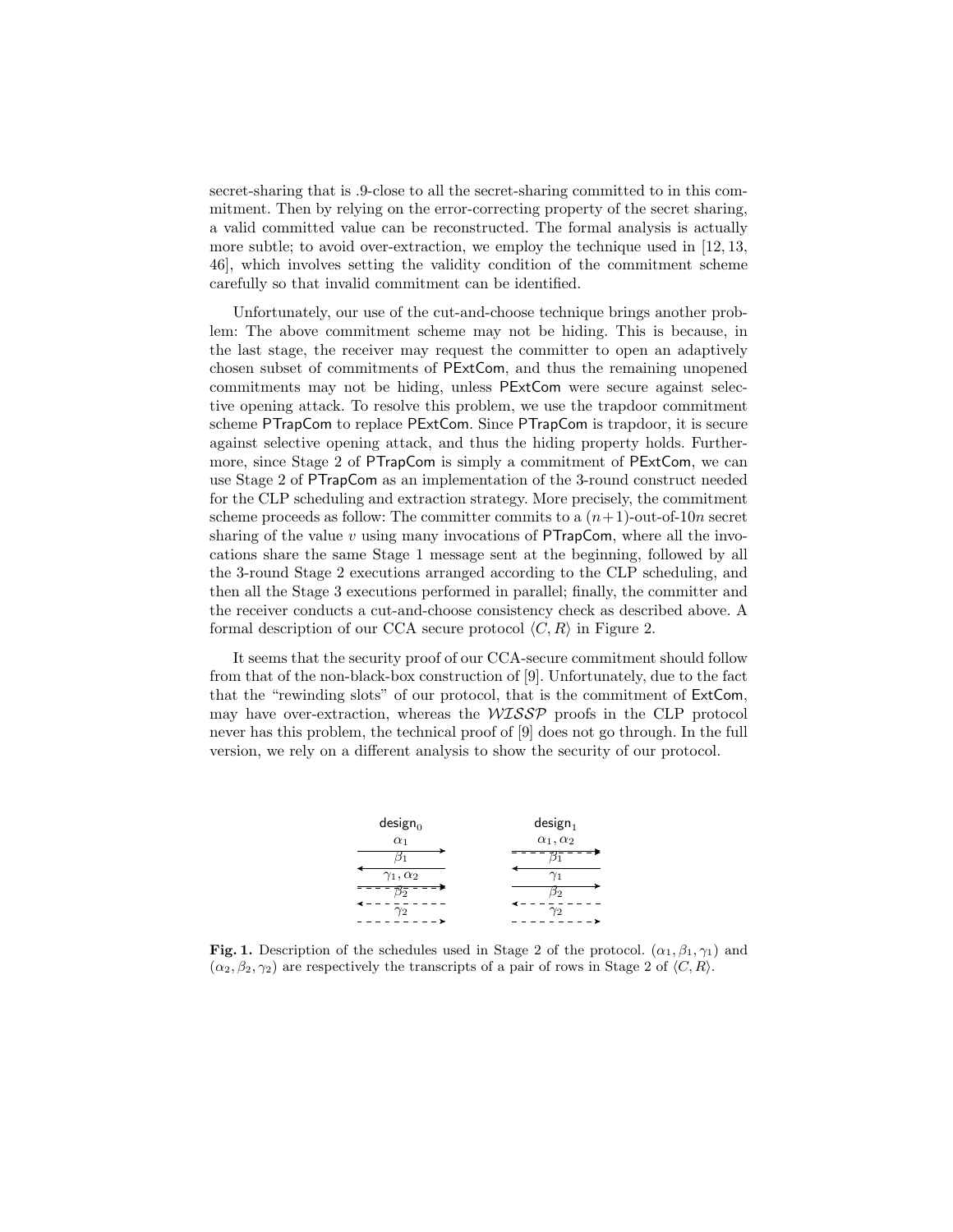#### The robust CCA-secure protocol  $\langle C, R \rangle$

Let  $\kappa$  be an arbitrary polynomial,  $\ell$ ,  $\eta$  two polynomials such that  $\ell(n) = n^{\nu}$ and  $\eta(n) = n^{\varepsilon}$  for  $\nu, \varepsilon > 0$ , and L a polynomial such that  $L(n) = \max(\kappa(n)) +$  $\eta(n), \mathcal{A}\ell(n)\eta(n)$ . To commit to a value v, the committer C and the receiver R, on common input  $1^n$  and the identity  $\mathsf{id} \in \{0,1\}^{\ell(n)}$  of the committer C do:

Stage 1: The receiver sends the Stage 1 message of a commitment of PTrapCom. That is, a commitment of com to a randomly chosen string challenge  $e =$  $(e_1,\ldots,e_n).$ 

**Stage 2:** The committer C prepares a  $(n + 1)$ -out-of-10n Shamir's secret sharing  $s_1, \ldots, s_{10n}$  of the value v, and commits to these shares using Stage 2 of the protocol PTrapCom in parallel, for  $L(n)$  times; we call the i<sup>th</sup> parallel commitment the  $i^{\text{th}}$  row, and all the commitments to the  $i^{\text{th}}$  share  $s_i$  the  $i^{\text{th}}$  column.

Messages in the first  $4\ell(n)\eta(n)$  rows are scheduled based on the identity id and relies on scheduling pairs of rows according to schedules design<sub>0</sub> and design<sub>1</sub> depicted in Figure 1. More precisely, Stage 2 consist of  $\ell(n)$  phases. In phase i, the committer provides  $\eta(n)$  sequential design<sub>id<sub>i</sub></sub> pairs of rows, followed by  $\eta(n)$ sequential  $\mathsf{design}_{1-\mathsf{id}_i}$  pairs of rows. Messages in the rest of the rows are simply arranged sequentially.

- Stage 3: The receiver opens the Stage 1 commitment to the challenge e. The committer completes the  $10nL(n)$  executions of PTrapCom w.r.t. challenge e in parallel.
- **Stage 4 (cut-and-choose):** The receiver sends a randomly chosen subset  $\Gamma \in [10n]$ of size *n*. For every  $j \in \Gamma$ , the committer opens all the commitments in the  $j^{\text{th}}$ column of Stage 3. The receiver checks that all the openings are valid, and reveal the same committed values  $s_j$ .
- **Decommitment Message:** To decommit, the committer sends  $v$ , and opens all the commitments in the first row of Stage 2 to  $s_1, \ldots, s_{10n}$ . The receiver checks all the openings to  $s_1, \ldots, s_{10n}$  are valid; furthermore, it checks that  $s_1, \ldots, s_{10n}$  is 0.9-close to a valid codeword  $w = (w_1, \dots, w_{10n})$ , and for every  $j \in \Gamma$ ,  $w_j$  equals to the share  $s_j$  revealed in Stage 4.

In other words, a commitment of  $\langle C, R \rangle$  is valid if and only if the first row in Stage 2 of the commitment contains valid commitments to shares  $s_1, \ldots, s_{10n}$ , such that,  $s_1, \ldots, s_{10n}$  is 0.9 close to a valid codeword w, and w agrees with all the shares revealed in Stage 4 (i.e., for every  $j \in \Gamma$ ,  $w_j = s_j$ ).

**Fig. 2.** The formal description of the  $\kappa(n)$ -robust CCA-secure protocol  $\langle C, R \rangle$ 

## References

- 1. Boaz Barak, Ran Canetti, Jesper Buus Nielsen, and Rafael Pass. Universally composable protocols with relaxed set-up assumptions. In FOCS, pages 186–195, 2004.
- 2. Boaz Barak and Amit Sahai. How to play almost any mental game over the net concurrent composition via super-polynomial simulation. In FOCS, pages 543–552, 2005.
- 3. Michael Ben-Or, Shafi Goldwasser, and Avi Wigderson. Completeness theorems for non-cryptographic fault-tolerant distributed computation (extended abstract).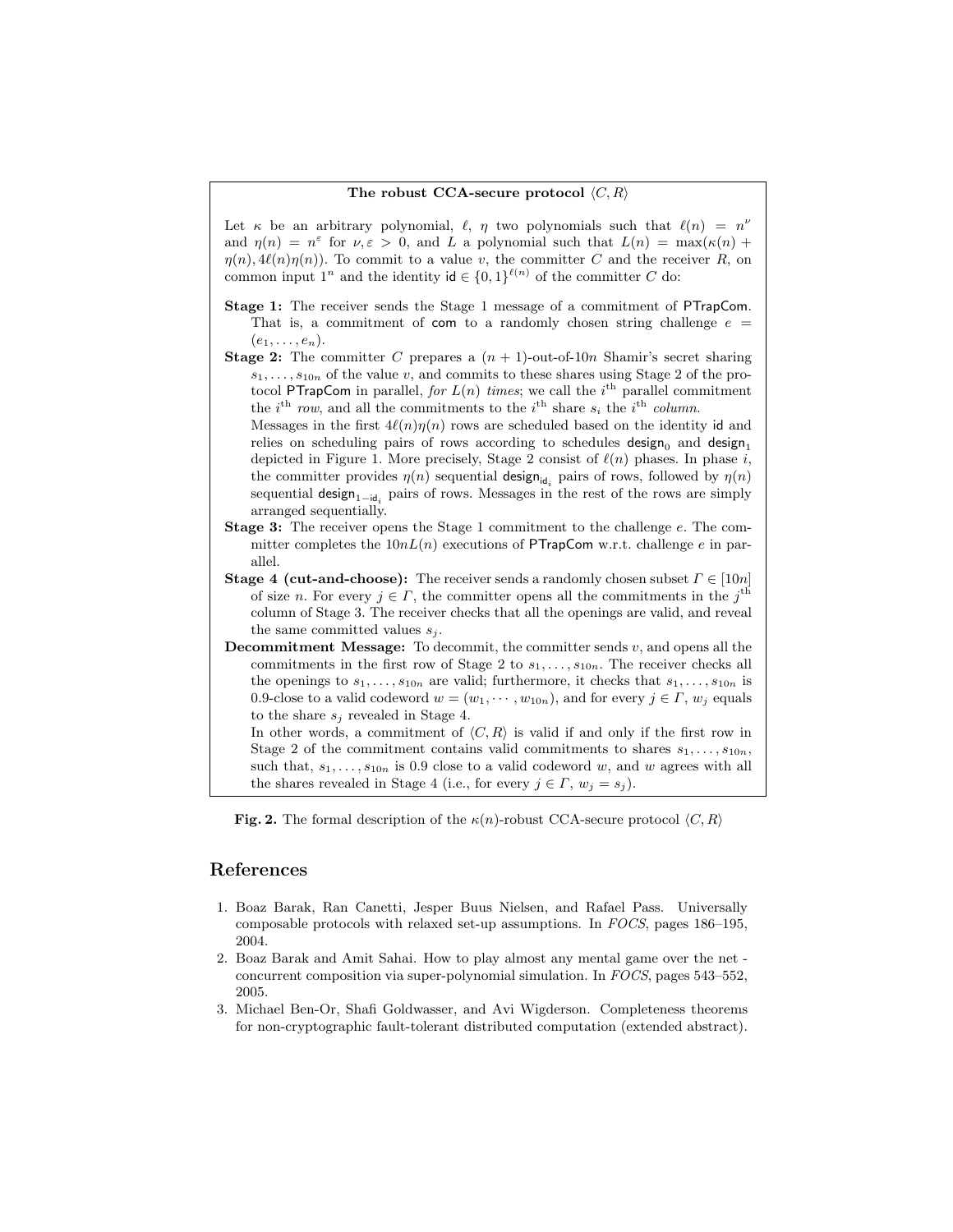In STOC, pages 1–10, 1988.

- 4. Ran Canetti. Security and composition of multiparty cryptographic protocols. Journal of Cryptology, pages 143–202, 2000.
- 5. Ran Canetti. Universally composable security: A new paradigm for cryptographic protocols. In FOCS, pages 136–145, 2001.
- 6. Ran Canetti, Yevgeniy Dodis, Rafael Pass, and Shabsi Walfish. Universally composable security with global setup. In TCC, pages 61–85, 2007.
- 7. Ran Canetti and Marc Fischlin. Universally composable commitments. In CRYPTO, pages 19–40, 2001.
- 8. Ran Canetti, Eyal Kushilevitz, and Yehuda Lindell. On the limitations of universally composable two-party computation without set-up assumptions. In EURO-CRYPT, pages 68–86, 2003.
- 9. Ran Canetti, Huijia Lin, and Rafael Pass. Adaptive hardness and composable security in the plain model from standard assumptions. In FOCS, pages 541–550, 2010.
- 10. Ran Canetti, Yehuda Lindell, Rafail Ostrovsky, and Amit Sahai. Universally composable two-party and multi-party secure computation. In STOC, pages 494–503, 2002.
- 11. Ran Canetti, Rafael Pass, and Abhi Shelat. Cryptography from sunspots: How to use an imperfect reference string. In FOCS, pages 249–259, 2007.
- 12. Seung Geol Choi, Dana Dachman-Soled, Tal Malkin, and Hoeteck Wee. Black-box construction of a non-malleable encryption scheme from any semantically secure one. In TCC, pages 427–444, 2008.
- 13. Seung Geol Choi, Dana Dachman-Soled, Tal Malkin, and Hoeteck Wee. Simple, black-box constructions of adaptively secure protocols. In TCC, pages 387–402, 2009.
- 14. Ivan Damgård and Yuval Ishai. Constant-round multiparty computation using a black-box pseudorandom generator. In CRYPTO, pages 378–394, 2005.
- 15. Danny Dolev, Cynthia Dwork, and Moni Naor. Nonmalleable cryptography. SIAM Journal on Computing, 30(2):391–437, 2000.
- 16. Uriel Feige and Adi Shamir. Witness indistinguishable and witness hiding protocols. In STOC, pages 416–426, 1990.
- 17. Sanjam Garg, Vipul Goyal, Abhishek Jain, and Amit Sahai. Concurrently secure computation in constant rounds. To appear in EUROCRYPT 2012, 2012.
- 18. Oded Goldreich and Ariel Kahan. How to construct constant-round zero-knowledge proof systems for NP. Journal of Cryptology, 9(3):167–190, 1996.
- 19. Oded Goldreich, Silvio Micali, and Avi Wigderson. How to play any mental game or a completeness theorem for protocols with honest majority. In STOC, pages 218–229, 1987.
- 20. Oded Goldreich, Silvio Micali, and Avi Wigderson. Proofs that yield nothing but their validity or all languages in NP have zero-knowledge proof systems. J. ACM, 38(3):690–728, 1991.
- 21. Shafi Goldwasser and Silvio Micali. Probabilistic encryption. J. Comput. Syst. Sci., 28(2):270–299, 1984.
- 22. Shafi Goldwasser, Silvio Micali, and Charles Rackoff. The knowledge complexity of interactive proof systems. SIAM Journal on Computing, 18(1):186–208, 1989.
- 23. Vipul Goyal. Constant round non-malleable protocols using one way functions. In STOC, pages 695–704, 2011.
- 24. Jens Groth and Rafail Ostrovsky. Cryptography in the multi-string model. In CRYPTO, pages 323–341, 2007.